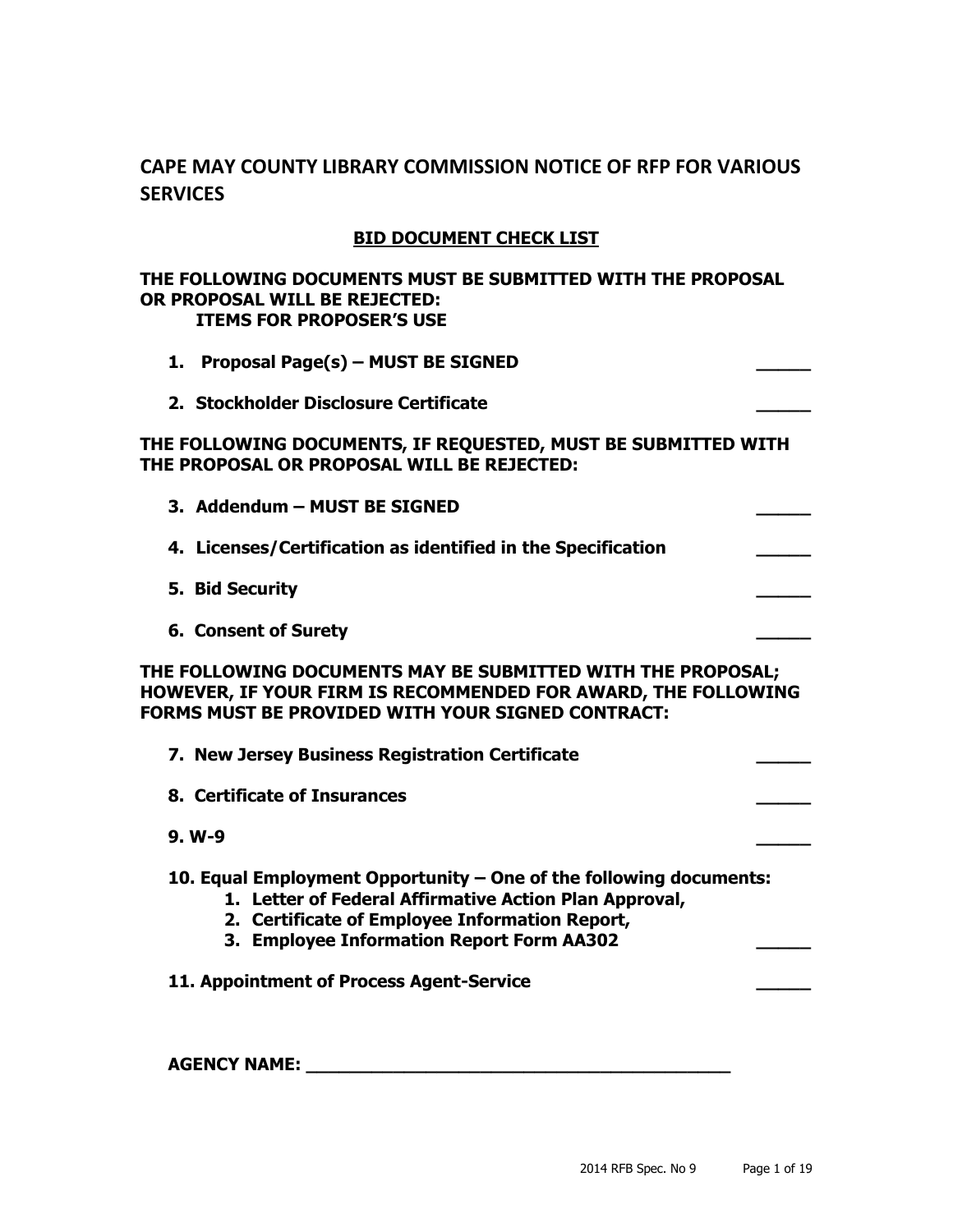# **INSTRUCTIONS TO BIDDERS**

- 1. **General Information:** This bid is being issued pursuant to N.J.S.A.19:44A-20.4, et seq. "Fair and Open," and shall be awarded pursuant to N.J.S.A.40A:11-1, et seq.
- 2. The Cape May County Library Commission (CMCLC) is soliciting proposals through a fair and open process in accordance with N.J.S.A. 19:44A-20.4 et seq.
- 3. Bids shall be forwarded to the attention of Andrea Orsini, Library Director. USPS mailing address is 4 Moore Road, DN 2030, Cape May Court House, NJ, 08210. For FedEx, UPS, etc. carrier services, use 30 Mechanic Street, Cape May Court House, NJ 08210
- 4. Sealed RFP responses will be received by the Cape May County Library Commission on March 1, 2022 at 3:00 P.M. at the Cape May County Library, 30 Mechanic Street, Cape May Court House, NJ 08210 at which time and place responses will be opened for:

VARIOUS EXEMPT SERVICES

5. Respondents shall comply with the requirements of P.L. 1975 C127 (N.J.S.A. 17:27et seq.) A copy of your N.J. Business Registration Certificate shall be included with your proposal unless you already have one on file with the Cape May County Library or Cape May County Purchasing Office. Proposals will be valid for 2 years.

Andrea Orsini, Library Director January 26, 2022

- 6. **Choice of Law:** The laws of the State of New Jersey (without giving effect to its conflicts of laws principles) govern all matters arising out of or relating to this Agreement, including, without limitation its validity, interpretation, construction, performance, and enforcement.
- 7. **Designation of Forum:** Any party bringing a legal action or proceeding against any other party arising out of or relating to this Agreement shall bring the legal action or proceeding in the Superior Court of New Jersey-Law Division sitting in Cape May Court House, New Jersey.
- 8. **Waiver to Contest Jurisdiction:** Each party waives, to the fullest extent permitted by law:
	- **a.** Any objection which it may now or later have to the laying of venue of any legal action or proceeding arising out of or relating to this Agreement brought in the Superior Court of New Jersey-Law Division sitting in Cape May Court House, New Jersey.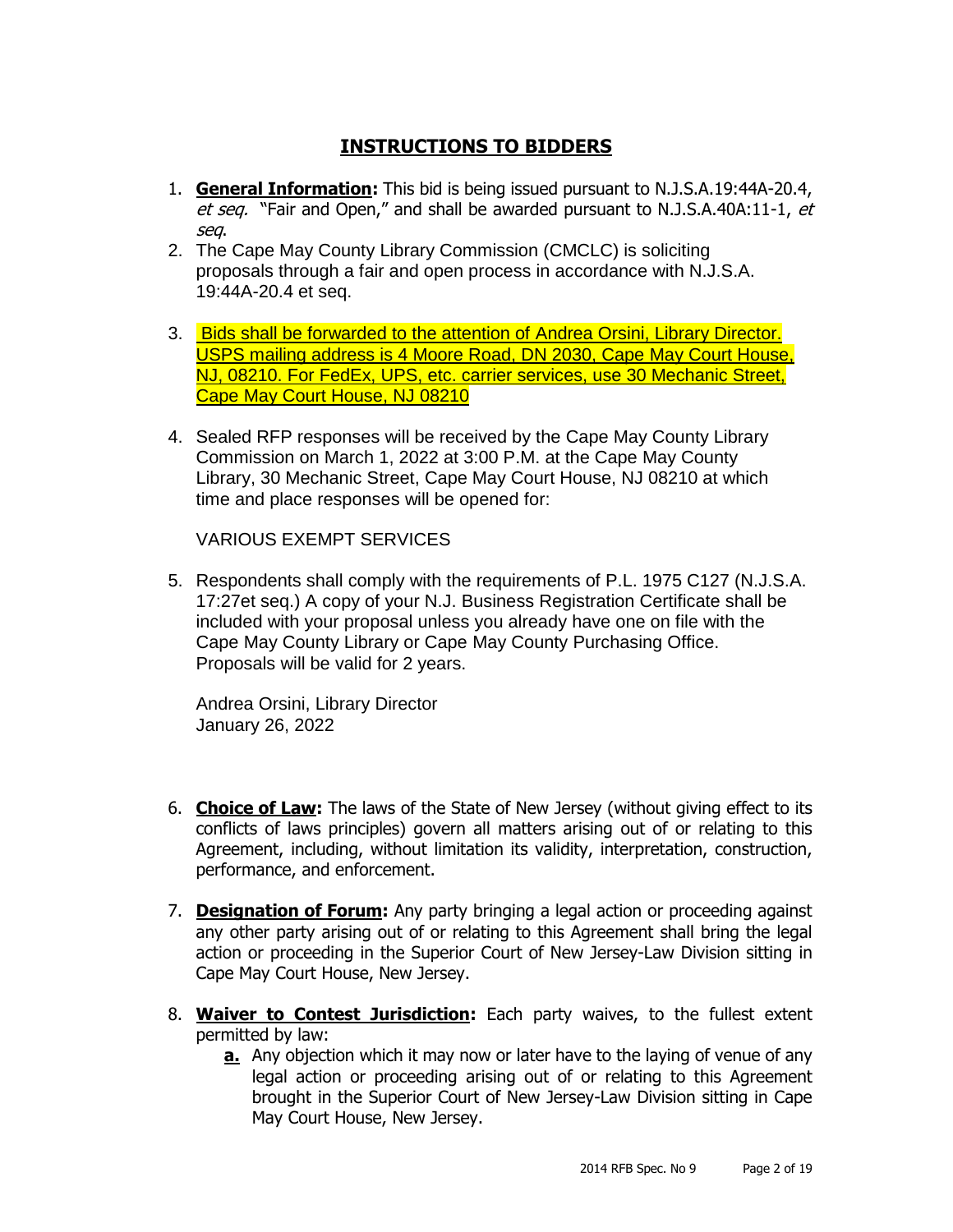- **b.** Any claim that any action or proceeding brought in such court was brought in an inconvenient forum.
- 9. **Bid Evaluation:** All bids shall be evaluated by the Director and Assistant Director of the Cape May County Library for determination of award in the best interests of the County of Cape May.
- 10. **"PAY-TO-PLAY" – NOTICE OF DISCLOSURE REQUIREMENTS – P.L. 2005, C.271, SECTION 3:** The Bidder is hereby advised of the responsibility to file an annual disclosure statement on political contributions with the New Jersey Election Law Enforcement Commission ("ELEC") pursuant to N.J.S.A.19:44A-20, et seq if the Proposer receives contracts in excess of \$50,000.00 from public entities in a calendar year. Annual Disclosures require submission by March  $30<sup>th</sup>$  of each year covering contracts and contributions for the prior calendar year. It is the Proposer's responsibility to determine if filing is necessary. Additional information on this requirement is available from ELEC at [www.elec.state.nj.us](http://www.elec.state.nj.us/) or by calling 1- 888-313-ELEC. **NOTE: Proposer acknowledges that they meet the Notice of Disclosure Requirements with any prior year and resultant contract for the term (inclusive of optional extension years).**
- 11. **W-9:** Successful respondent shall complete a W-9 and submit to Purchasing prior to contract award. The form is available at the following link: [http://www.irs.gov/pub/irs-pdf/fw9.pdf.](http://www.irs.gov/pub/irs-pdf/fw9.pdf)
- 12. **Award of Contract:** The Contract shall be awarded on a TOTAL LUMP SUM BASIS to the single lowest responsible bidder. Refer to the Proposal Pages contained herein.
- 13. **Non-Collusion:** By submission of a bid, the bidder certifies, under penalty of perjury, that to the best of their knowledge the bidder has not, directly or indirectly, entered into any agreement, participated in any collusion, or otherwise taken any action in restraint of free, competitive bidding in connection with the said project; and that all statements contained in said proposal are true and correct, and made, with full knowledge that the State of New Jersey relies upon the truth of the statements contained in the said proposal and in the statements contained in awarding the contract for the said project. The bidder further warrants that no person or selling agency has been employed or retained to solicit or secure such contract upon an agreement or understanding for a commission, percentage, brokerage or contingent fee, except bona fide employees or bona fide established commercial or selling agencies maintained by the bidder.
- 14. **Questions:** All requests for information regarding these specifications shall be directed to Andrea Orsini, 609-463-6360, [andreao@cmclibrary.org](mailto:andreao@cmclibrary.org)
- 15. **Orders:** Orders shall be placed as needed. No deliveries are to be made unless released by a duly authorized County Purchase Order.
- 16. **Postponement or Addenda:** The County reserves the right to postpone the date and time for submitting and opening of bids or to revise the specifications and will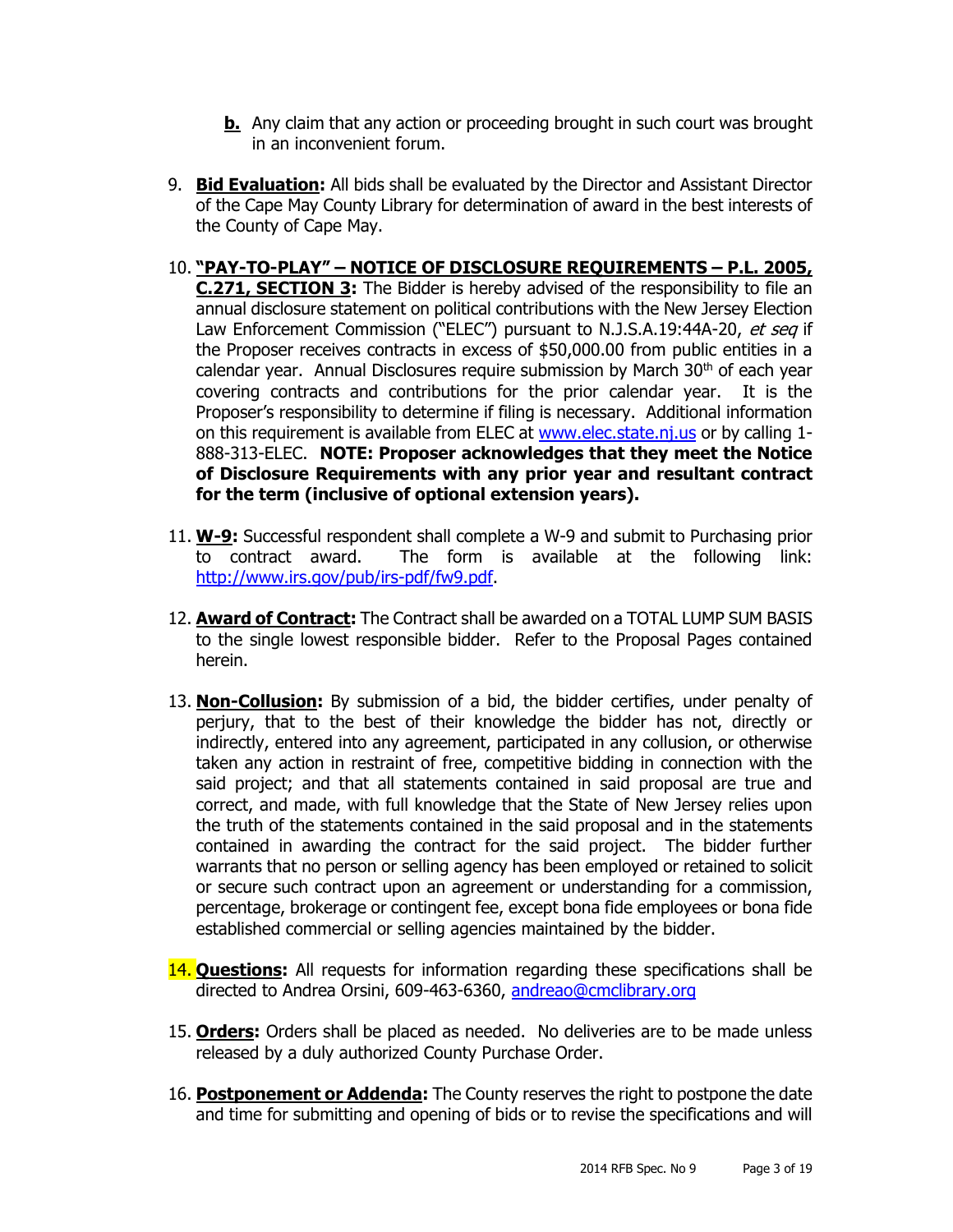give written notice of any such postponement or revisions via addendum pursuant to the Local Public Contracts Laws, N.J.S.A.40A:11-23(c)(1). **If an addendum is issued, it must be signed and returned with your Proposal.**

- 17. **Taxes:** The County is exempt from all Federal, State and Local Taxes, Use or Excise Taxes.
- 18. **New Jersey Business Registration:** Contractors are advised that they are required to be registered with the New Jersey Division of Taxation and to comply with all New Jersey Tax Laws. Bidders **must** furnish a copy of their State of New Jersey Business Registration Certificate before a contract is authorized and preferably with this bid submittal. Failure to provide a NJ Business Registration Certificate before the contract is authorized shall cause rejection of bid. To register, go to the Division of Revenue web site:

<http://www.state.nj.us/treasury/revenue/busregcert.shtml>

- 19. **Withdrawal of Bids:** A written request for the withdrawal of a bid will be granted by the County Purchasing Agent if the request is received prior to the designated date & time for the opening of bids. No bid may be withdrawn during the sixty (60) day period after opening of bids, pursuant to N.J.S.A.40A:11-24(a).
- 20. **Availability of Funds:** The County is subject to the NJ Local Public Contracts Laws, N.J.S.A.40A:11-1, et seq., which mandates that the award of all contracts shall be subject to the availability and appropriation of sufficient funds annually.
- 21. **Additions/Deletions of Service:** The County reserves the right to add and/or delete services to this contract if the change does not exceed 20% of the annual spend of the previous year. Should an addition or deletion occur during the term of this contract, an amendment will be issued by the County upon authorization by the governing body, and the Contractor shall sign to execute the change.
- 22. **Americans with Disabilities Act:** Proposer is obligated to comply with the Act of 1990.
- 23. **Public Employees Occupational Safety and Health Act:** Bidder shall be required to comply with all applicable provisions of the N.J. Public Employees Occupational Safety and Health Act (N.J.A.C. 34:6A-25), when providing and materials, supplies or services as part of the contract.
- 24. **Tie Bids:** In the event of a tie bid, the County reserves the right to award, at its sole discretion, to any one of the tied bidders in the best interests of the County.
- 25. **Equivalent Products/Services:** Use of brand name/#/part number is intended to establish minimum quality levels. Bids based on equivalent goods/services will be considered provided the goods/services bid meet the minimum quality levels established in these specifications. Vendors bidding on equivalent good/services **MUST** furnish a specification for each substitute item with this bid. Vendor literature **WILL NOT** suffice in explaining exceptions to these specifications. The County may require vendors (at no expense to the County and at the County's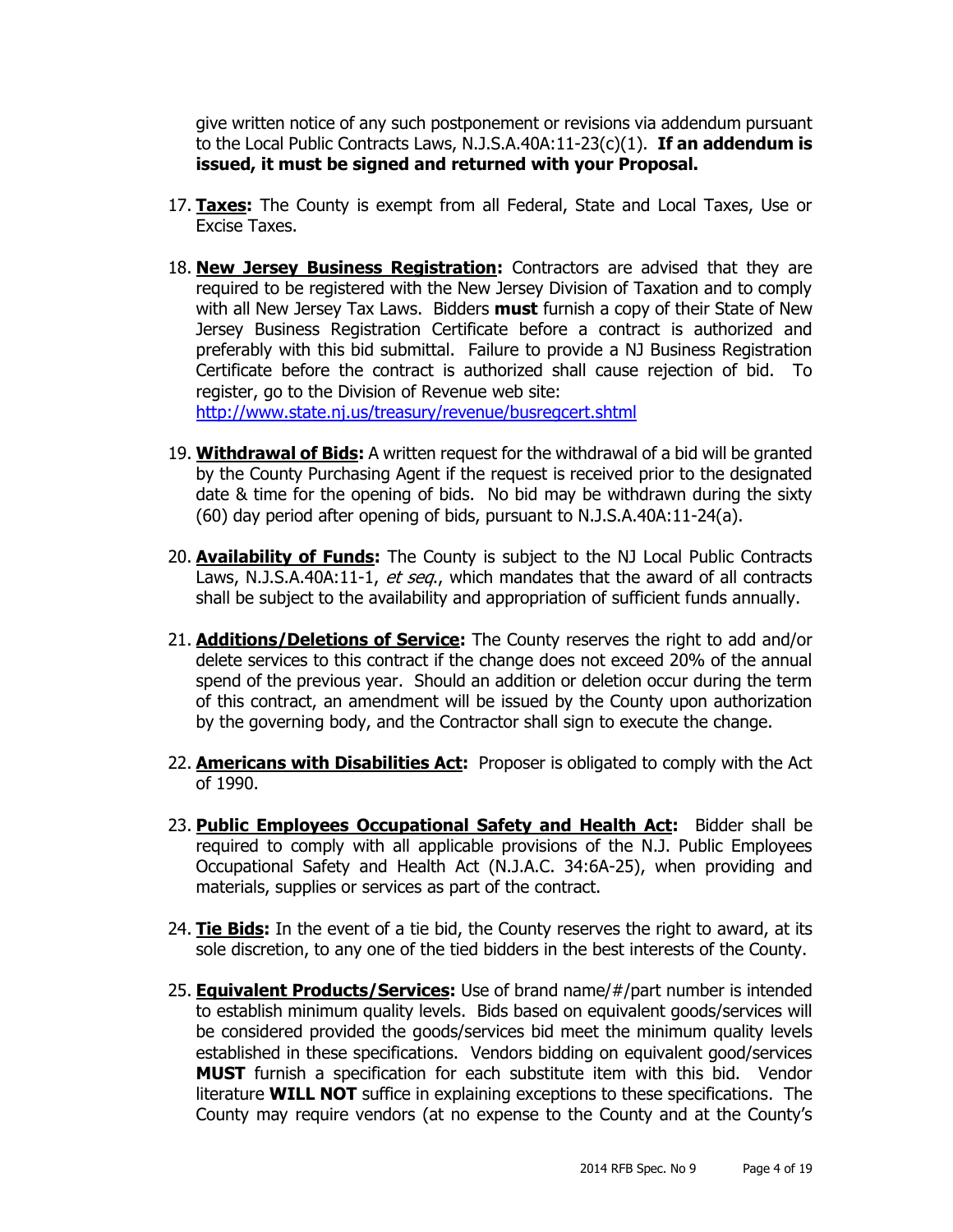location) to provide a demonstration of the equivalent goods/services prior to the award of the contract. Bids which do not meet these requirements will not be considered. The County reserves the right to evaluate the equivalency of the goods/services offered and to award the contract in the best interests of the County. In the absence of any exceptions by the bidder, it shall be presumed and required that the goods/services as described in the bid specifications be provided or performed.

- 26. **Patents/Trademarks:** In submitting its bid, the bidder certifies that the goods/services to be furnished will not infringe upon any valid patent or trademark and that the successful bidder shall, at its own expense, defend the County in any and all actions or suits charging such infringement and will save the County harmless from any damages resulting from such infringement.
- 27. **American Goods:** Pursuant to N.J.S.A.40A:11-18, only manufactured and farm products of the United States, where available, shall be used.
- 28. **Product Guarantee:** The contractor shall guarantee any and all goods supplied under these specifications. Defective and/or inferior goods shall be replaced at the expense of the contractor. In this instance, the contractor shall be responsible for any return freight or restocking charges. Bidders shall furnish a copy of their Manufacturer's Authorized Warranty with this bid.
- 29. **Worker and Community Right to Know Act:** The manufacturer or supplier of chemical substances or mixtures shall label them in accordance with the New Jersey Worker and Community Right to Know Law (N.J.S.A.34:51, et seq.). Containers that the law and rules require to be labeled shall show the Chemical Abstracts Service Number of all the components and the chemical name. Further, all applicable Material Safety Data Sheets ("MSDS"), aka Hazardous Substance Fact Sheet, must be furnished.
- 30. **Irregularities:** The County reserves the right to accept or reject any or all bids, to waive identified irregularities and technicalities and to award to the lowest responsible bidder, in the best interests of the County.
- 31. **Alternate or Optional Bids/Pricing:** Bidders shall not offer pricing for alternate products, unless expressly requested within these specifications. Bidders must determine for themselves which product/type (meeting specifications) to offer and bid that single item only. Should any bidder offer an alternate bid where not specifically requested in the specifications, that alternate bid will be automatically rejected. **NO EXCEPTIONS.**
- 32. **Assignment:** The Contractor shall not assign, transfer, convey, sublet or otherwise dispose of the contract or any part thereof to any other party without the written consent of the County of Cape May.
- 33. **Safety:** The Contractor shall comply strictly to all posted traffic and safety signs and regulations while on County property.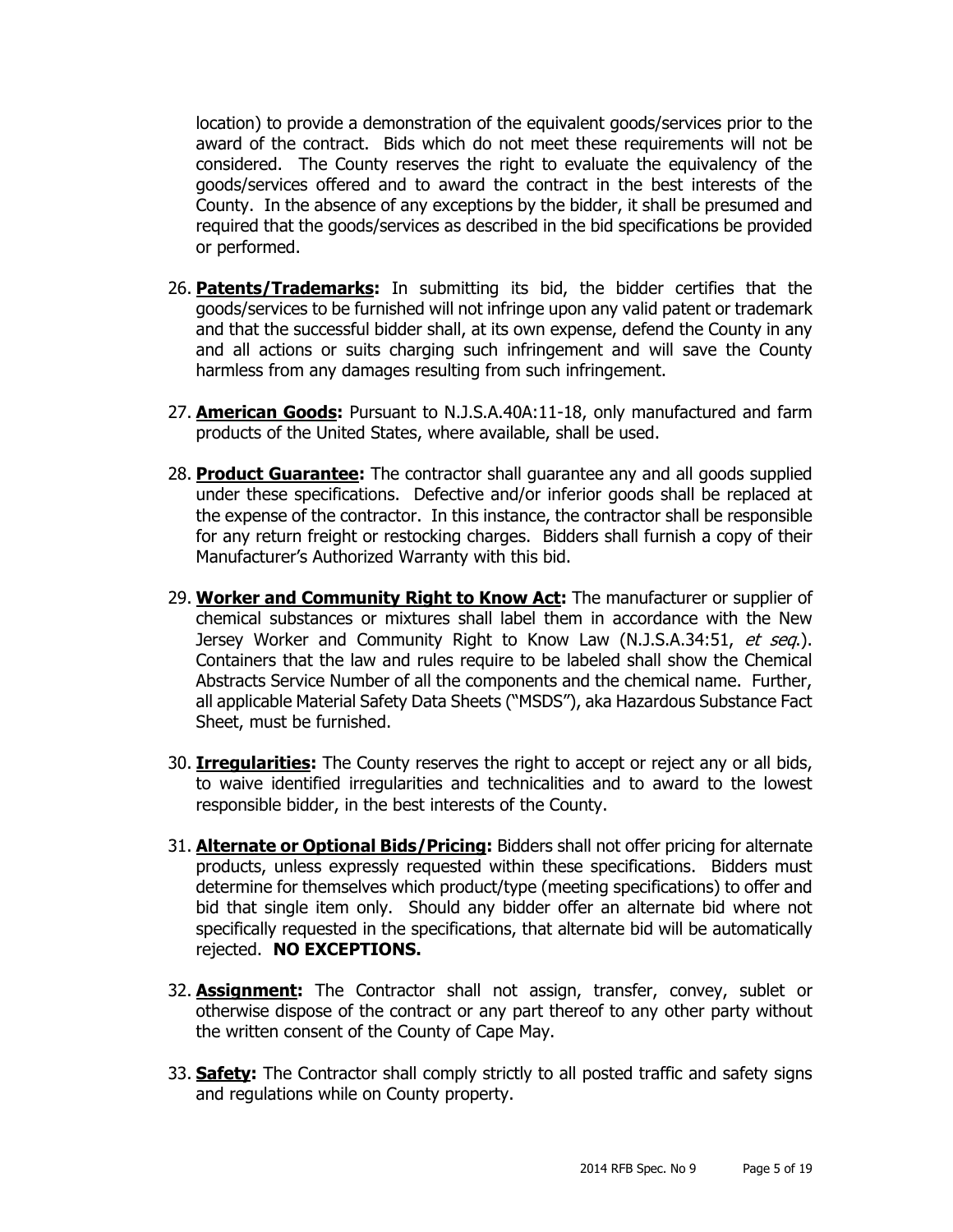- 34. **Public (Stockholder) Disclosure Information:** This form as provided herein must be completed, signed and returned with this bid.
- 35. **References:** On the EXPERIENCE STATEMENT provided herein, all vendors shall list no fewer than two (2) references.
- 36. **Criminal Background Check:** Vendor is responsible for performing an Employee Criminal History Background Check for their employees that will be entering onto County property to perform the contracted services. Vendor's employees must not have had any criminal convictions within the past seven (7) years.
- 37. **Default:** In the case of default by the Contractor, the County reserves the right to procure the goods/services required from other sources at the County's discretion and to hold the Contractor responsible for any excess costs occasioned thereby.
- 38. **Confidential and Proprietary Designation:** Subsequent to bid opening, all information submitted by bidders and subsequent to an award of contract in response to the bid solicitation is considered public information, except as may be exempted from public disclosure by the Open Public Records Act ("OPRA"), N.J.S.A.1A-1, et seq. and the common law. A bidder may designate specific information as not subject to disclosure when the bidder has a good faith legal/ factual basis for such assertion. To assist the County of Cape May's determination on a claim of confidentiality or protection under OPRA and/or the common law, a bidder must clearly identify such information and address the following points to substantiate the confidentiality claim on the information: (1) the extent to which the information is known outside the owner's business; (2) the extent to which it is known by employees and others involved with your business; (3) the extent of the measures taken by your firm to guard the secrecy of the information; (4) the value of the information to your firm and your competitors; (5) the amount of effort or money expended by your firm in developing the information; and (6) the ease or difficulty with which the information could be properly acquired or duplicated by others. Also the bidder must commit in writing to assist the County's effort to protect the confidentiality of the documents and/or information should there be an OPRA request for disclosure or a challenge to the confidentiality of the documents/information determined to be confidential by the County of Cape May.

The County of Cape May reserves the right to make the determination and shall so advise the bidder. The location in the bid proposal of any such designation should be clearly stated in a cover letter. **The County of Cape May will not honor attempts by bidders either to designate their entire bid proposal as proprietary and/or to claim copyright protection of their entire proposal. Therefore, the bidder must withdraw the confidentiality request or withdraw the proposal.**

39. **Termination for Cause:** Should the County elect to terminate the contract, written notice shall be given to the Contractor no less than thirty (30) days prior to the effective termination date. The Contractor shall be paid for all services provided as of the termination date. No consideration shall be given for loss of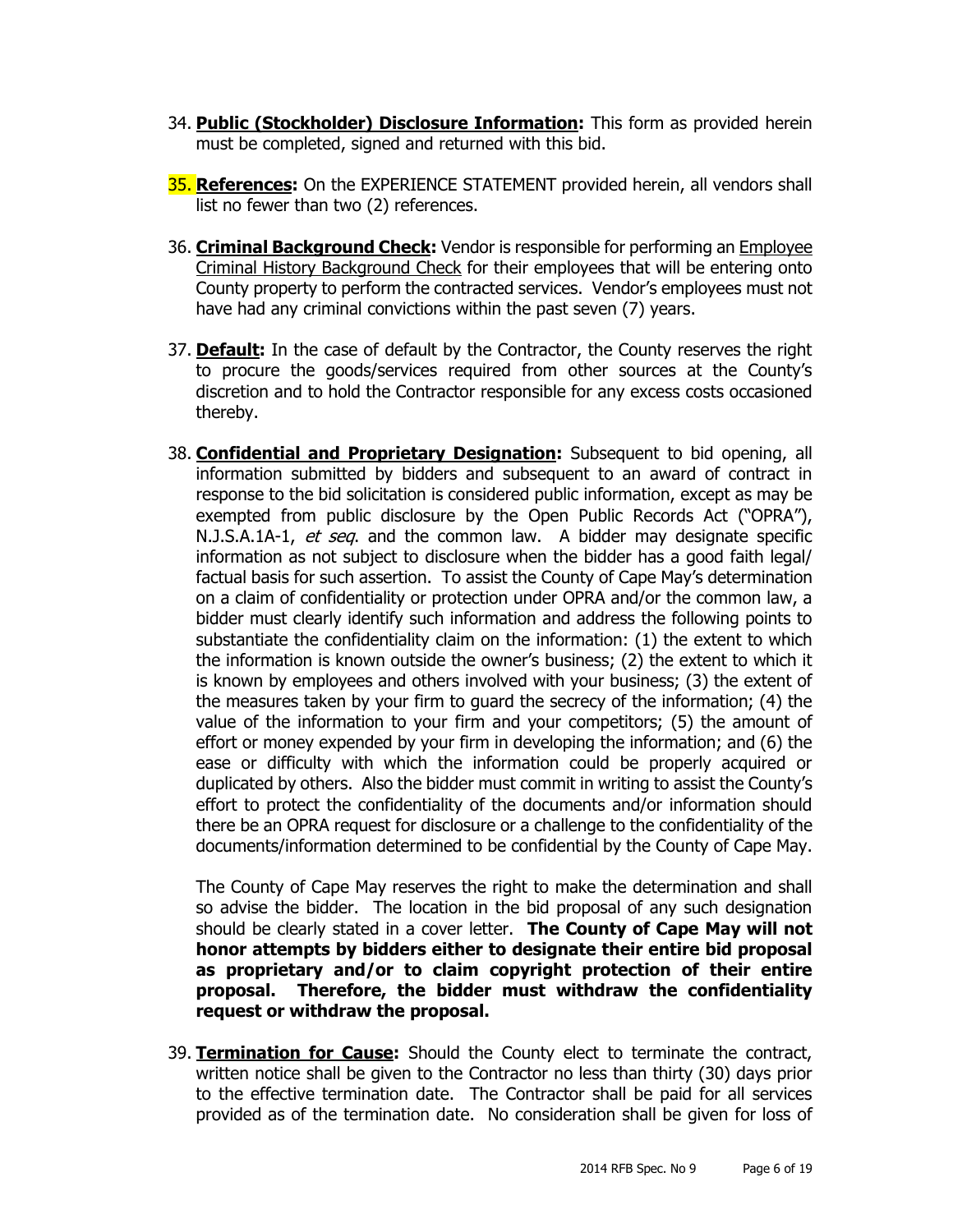anticipated revenue on the cancelled portion of the contract. The County reserves the right to terminate the contract for any breach thereof including, but not limited to:

- $\triangleright$  Insufficient or outdated Insurance coverage
- $\triangleright$  Failure to maintain adequate staffing levels to provide required services
- $\triangleright$  Non-performance or unsatisfactory performance of required services
- $\triangleright$  Failure to comply with posted traffic and/or safety regulations while on County property
- $\triangleright$  Failure to maintain statutorily required licensure/certification.
	- **a.** The County shall provide the Contractor with written notice of any breach of contract or non-compliance with the specifications via ten (10) days written notice. If the Contractor fails to correct all cited deficiencies within the ten (10) days, the County shall have the right at its sole discretion to terminate the contract.
	- **b.** The County's right of termination for breach of contract or specifications shall be in addition to any other remedy provided by law and shall not be the sole remedy available to the County.
	- **c.** Either party may terminate the contract **without cause** by serving the remaining party with written notice of such intent no less than ninety (90) days prior to the anniversary date of the existing contract term. All such written notice as listed in this paragraph shall be via Certified Mail, Return Receipt Requested and U.S. Mail.
- 40. **Insurance and Indemnification Requirements:** The Contractor shall, for the full duration of the contract, maintain current insurance as listed below.
	- General Liability at \$1,000,000.00 per occurrence/\$2,000,000.00 aggregate for bodily injury and property damage
	- $\triangleright$  Worker's Compensation at NJ Statutory limits.
	- $\triangleright$  Automotive Liability at \$1,000,000.00 limits.
	- $\triangleright$  The County of Cape May and the Cape May County Board of Chosen Freeholders shall be named as additional insured parties. The Contractor(s) coverage shall be primary to the County and not be contributing with any other insurance available to the County regardless of whether any other insurance is primary, contributing or excess. The County shall be given thirty (30) days written notice of cancellation and said notice must be reflected on the certificate of insurance. The Contractor(s) shall provide copies of all current Insurance Certificates to the County Administrator prior to execution of contract (s).The Contractor(s) are responsible solely for payments of any deductible associated with any insurance policy.
	- $\triangleright$  The contractor shall defend, indemnify and hold harmless the County of Cape May, the Cape May County Board of Chosen Freeholders, their agents, officers and employees from any claims, suits, losses, liabilities, actions, damages, costs and expenses of any nature whatsoever, whether for personal injury, property damage or other liability arising out of or in any way connected with any of the Contractor's obligations under this contract.
	- $\triangleright$  The County of Cape May shall defend, indemnify and hold harmless the Contractor(s), their agents, officers and employees from any and all claims,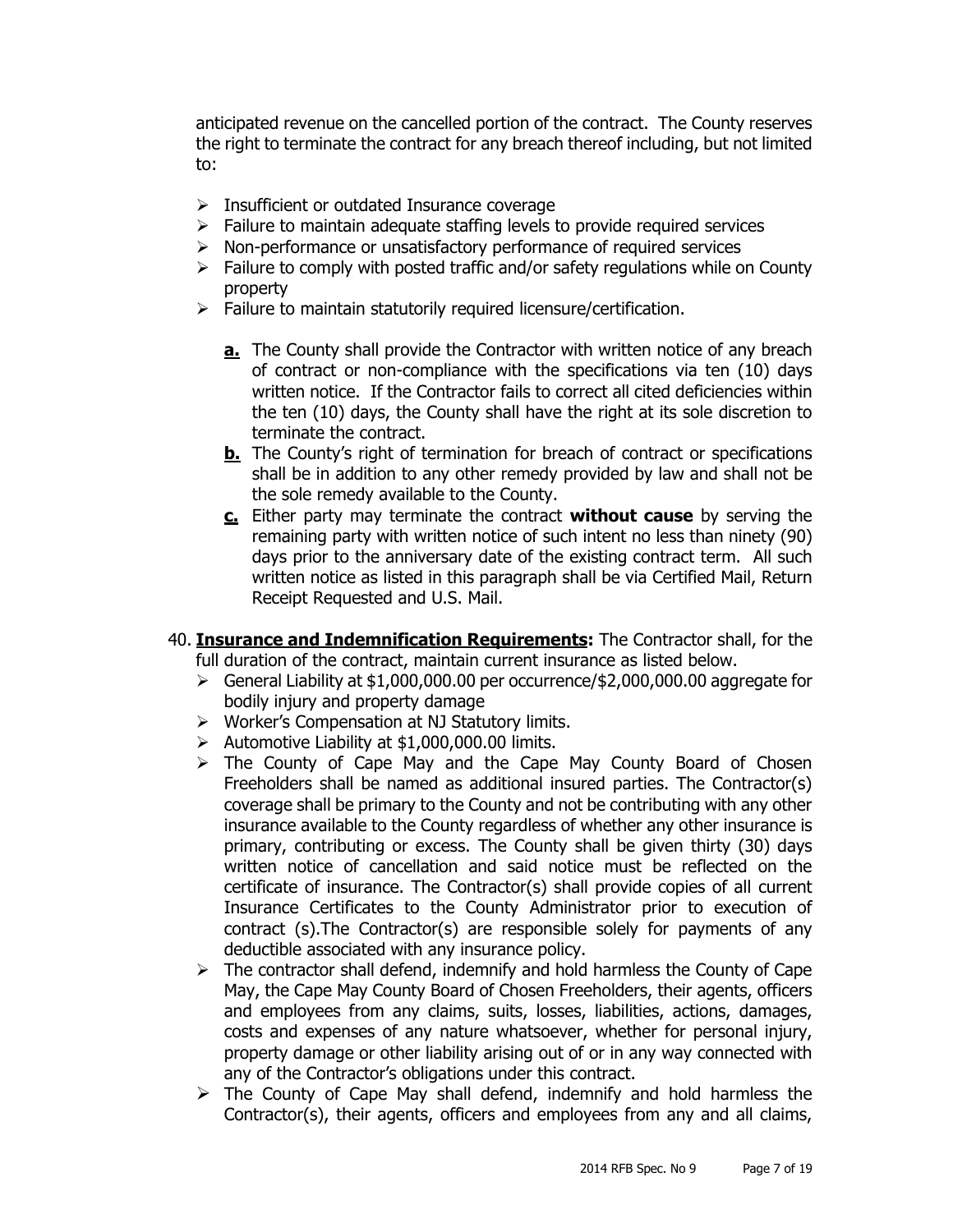suits, actions, damages and costs for personal injury, property damage and other liability arising out of the County's obligations under this contract.

41. **P.L. 2012 BID OR PROPOSAL PROHIBITED:** C.52:32-57 "P.L. 2012, c.25 prohibits State and local public contracts with persons or entities engaging in certain investment activities in energy or finance sectors of Iran."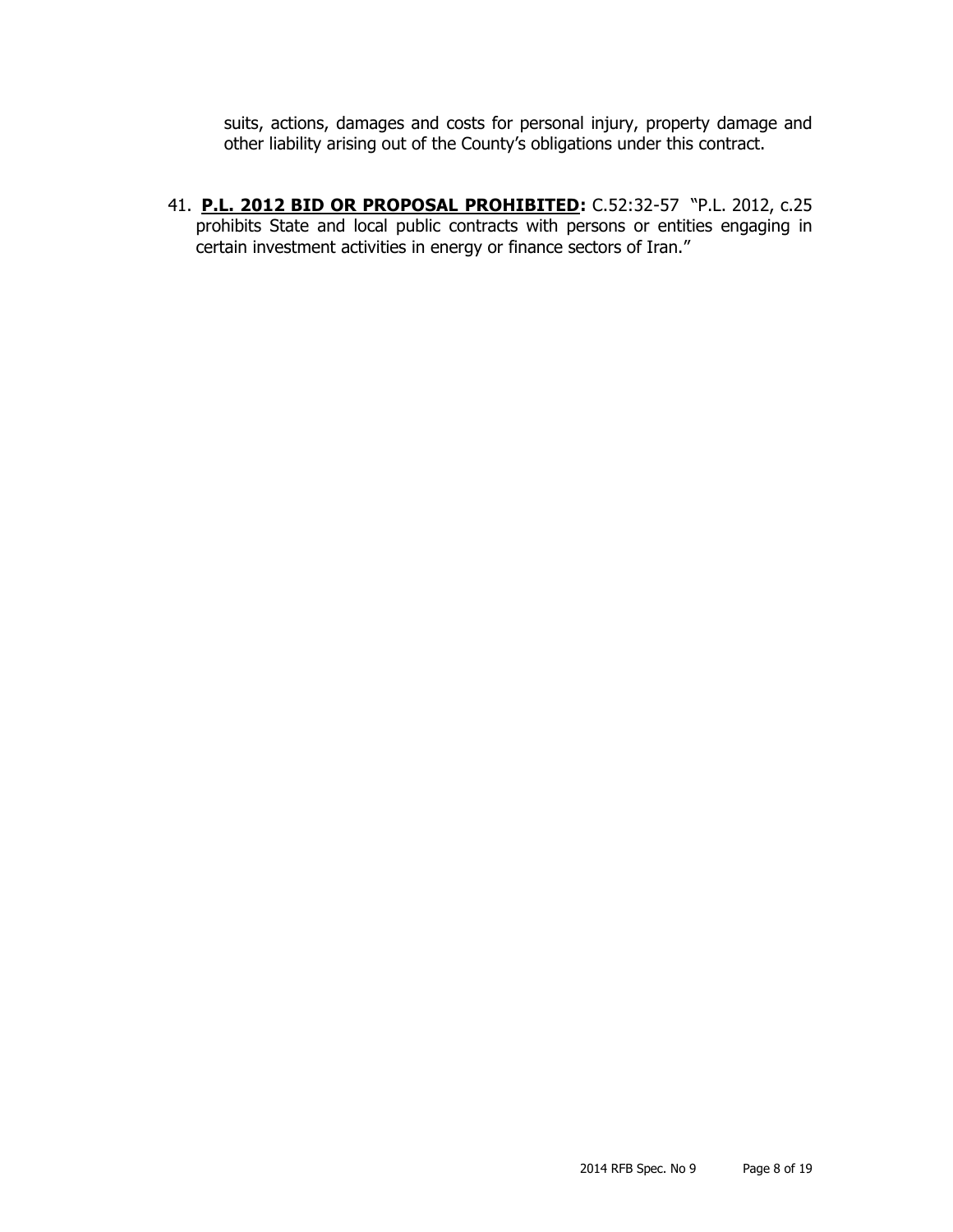**3. SCOPE OF WORK** The CMCLC is soliciting bids for the provision of the following services and products:

## *Note: The CMCLC expects to award contracts to more than one vendor in order to assure the availability of certain products.*

## **3.1 BOOKS PURCHASED FROM A WHOLESALE DISTRIBUTOR** The CMCLC

requires the services of a wholesale book distributor to provide a major portion of the library's annual acquisition of print materials (\$600,000+). The successful vendor will:

- 1. Have a large inventory of current and retrospective titles for children, young adults and adults that are suitable for public library collections
- 2. Have standing order plans for reference books and popular adult and juvenile fiction and non-fiction
- 3. Have a web-based collection development tool that provides information on stock status of titles (updated daily) as well as subject lists of new materials that can form the basis of selection lists of materials that are available for purchase
- 4. Provide MARC records available for download into the library's ILS
- 5. Provide physical preprocessing of books at a reasonable cost
- 6. Provide a substantial discount on all types of books
- 7. Offer a separate account for staff orders
- 8. Offer free shipping and delivery and a quick order-to-delivery turnaround
- 9. Provide excellent customer service
- 10. Have a successful track record with CMCLC and other large public libraries in the country
- 11. Accept the vouchering system and payment timetables of the CMCLC

## **3.2 BOOKS AND NON-PRINT MEDIA PURCHASED FROM A RETAIL**

**DISTRIBUTOR** The CMCLC requires the services of a retail book and non-print media distributor to provide library materials when there is an immediate need to purchase particular titles. The successful vendor will:

- 1. Have a large inventory of current and retrospective titles for children, young adults and adults suitable for public library collections
- 2. Provide a substantial discount on all types of materials
- 3. Allow CMCLC staff to use a vendor supplied charge card to purchase materials and receive discounts on in-store purchases
- 4. Provide excellent customer service
- 5. Have a successful track record with CMCLC and other large public libraries in the country
- 6. Accept the vouchering system and payment timetables of the CMCLC

## **3.3 LEGAL REFERENCE BOOKS** The CMCLC requires the services of a vendor to supply legal reference books. The successful vendor will:

- 1. Provide excellent customer service
- 2. Have a successful track record with the CMCLC and other large public libraries in the country
- 3. Accept the vouchering system and payment timetables of the CMCLC.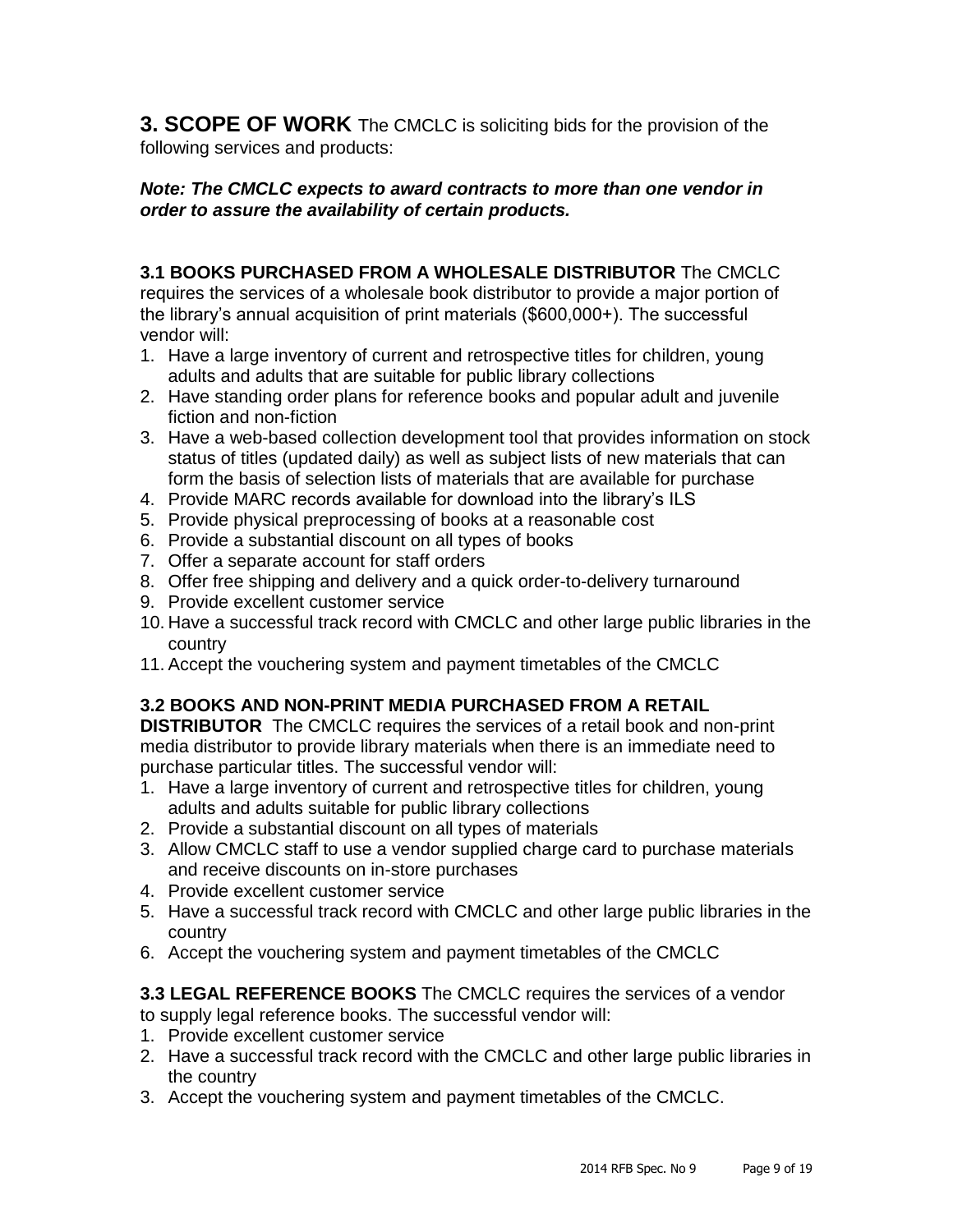## **3.4 FOREIGN LANGUAGE SETS**

The CMCLC requires the services of a vendor to supply pre-determined quantities of books in selected non-English languages and ship them to the library on a regular schedule throughout the year with no duplication of titles. The successful vendor will:

- 1. Provide OCLC MARC bibliographic records and set holdings information for the library and in OCLC WorldCat for titles purchased
- 2. Provide excellent customer service
- 3. Have a successful track record with the CMCLC and other large public libraries in the country
- 4. Accept the vouchering system and payment timetables of the CMCLC.

## **3.5 ADULT AND JUVENILE REFERENCE STANDING ORDER BOOKS**

The CMCLC requires the services of a vendor to provide reference standing order books for adults, young adults and children. The successful vendor will:

- 1. Provide a large selection of standing order books.
- 2. Offer a competitive discount on all types of reference materials
- 3. Provide excellent customer service
- 4. Have a successful track record with CMCLC and other large public libraries in the country
- 5. Accept the vouchering system and payment timetables of the CMCLC.

## **3.6 LARGE TYPE BOOKS**

The CMCLC requires the services of a vendor to provide large type books and large type books on standing order. The successful vendor(s) will:

- 1. Provide a large selection of large type books for adults, young adults and children
- 2. Offer a competitive discount on all types of large type books
- 3. Provide standing order plans that are divided by subject area
- 4. Provide excellent customer service
- 5. Have a successful track record with CMCLC and other large public libraries in the country
- 6. Accept the vouchering system and payment timetables of the CMCLC

## **3.7 MAGAZINES AND NEWSPAPERS**

The CMCLC requires the services of a vendor to provide public library oriented magazines and newspapers without service charges. The successful vendor will:

- 1. Provide a wide range of titles suitable for adults, young adults and children
- 2. Make available a wide range of titles in non-English languages such as Mandarin, Gujarati, Hindi, Russian and Spanish
- 3. Provide a wide variety of foreign interest titles in the English Language
- 4. Provide a quick turnaround time for queries and claims
- 5. Provide an annual invoice and offer a discount for early payment
- 6. Provide excellent customer service
- 7. Have a successful track record with CMCLC and other large public libraries in the country
- 8. Accept the vouchering system and payment timetables of the CMCLC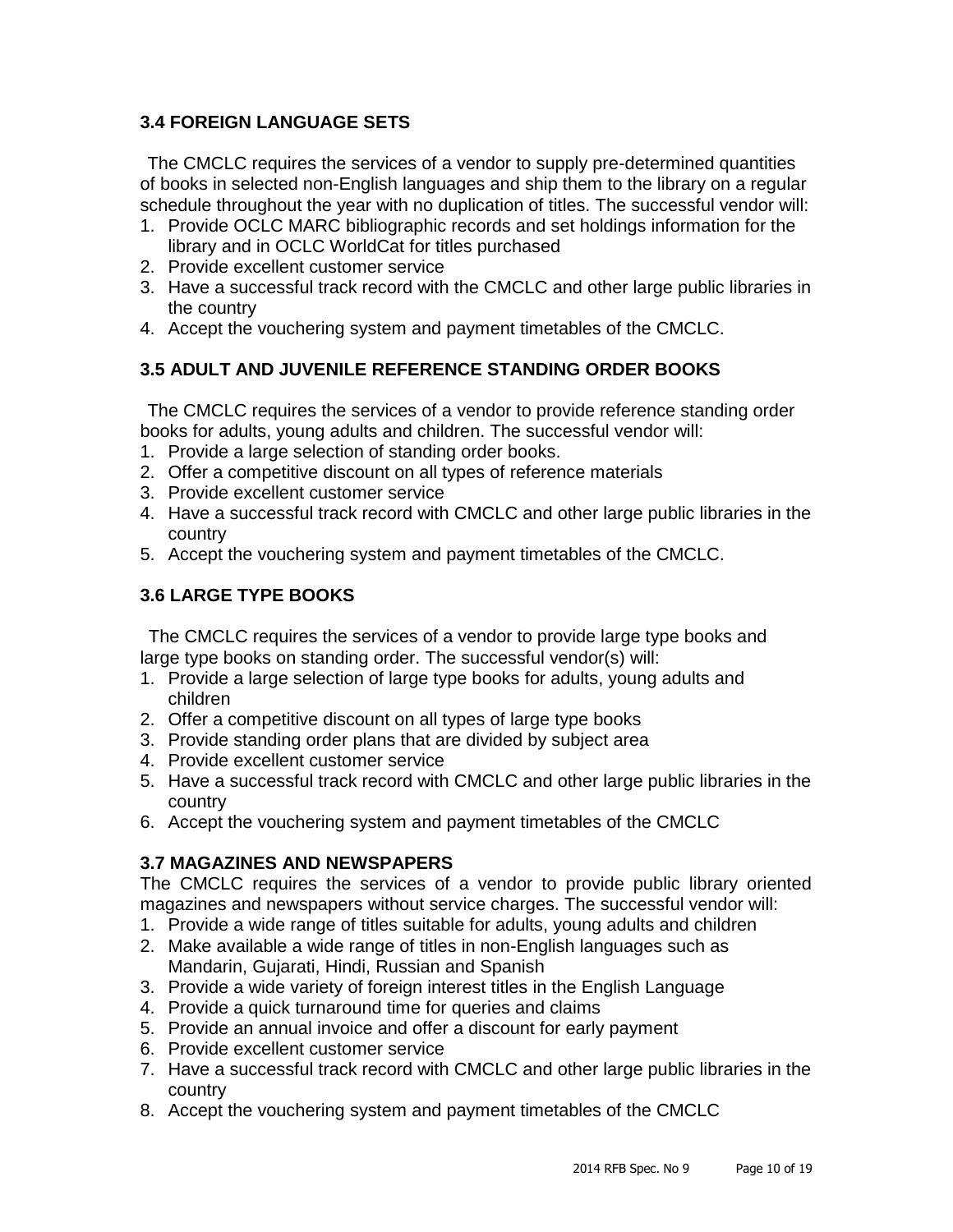### *Note: The CMCLC expects to award contracts to more than one vendor in order to assure the availability of certain products.*

**3.8 MUSIC CDs, BOOKS ON CD, AUDIO TAPES** The CMCLC requires a vendor(s) to supply high quality audiobooks and compact discs on a wide range of topics. Specifically, the successful vendor will:

- 1. Stock a wide variety of bestselling authors and titles that are suitable to public library collections
- 2. Provide a web based collection development tool with the ability to select and order titles
- 3. Provide MARC records available for download into the library's ILS
- 4. Meet industry standards for offering highly acclaimed works as well as popular titles
- 5. Make available single item replacements for library edition items (i.e. individual pieces within sets may be replaced)
- 6. Have pricing and discounts that are competitive for the industry
- 7. Make available value added services that simplify routine activities in the selection, cataloging and processing of materials
- 8. Offer a separate account for staff orders (preferred)
- 9. Provide quick order-to-delivery turnaround with reliable and safe packaging and shipping
- 10. Provide either low or no cost shipping
- 11. Provide excellent customer service
- 12. Have a successful track record with CMCLC and other large public libraries in the country
- 13. Accept the vouchering system and payment timetable of the CMCLC

## *Note: The CMCLC expects to award contracts to more than one vendor in order to assure the availability of certain products.*

**3.9 VIDEOS AND DVDs** The CMCLC requires a vendor(s) to supply high quality videocassettes and DVDs on vast array of topics. Specifically, the successful vendor(s) will:

- 1. Have a large inventory of current and retrospective titles for children, young adults and adults suitable for public library collections
- 2. Have a product that provides information on stock status of titles (updated daily) and subject lists of new materials that forms the basis of selection lists that are available for purchase
- 3. Provide MARC records available for download into the library's ILS
- 4. Provide a substantial discount
- 5. Offer a separate account for staff orders
- 6. Offer free shipping and delivery and a quick order-to-delivery turnaround
- 7. Provide excellent customer service
- 8. Accept the vouchering system and payment timetable of the CMCLC.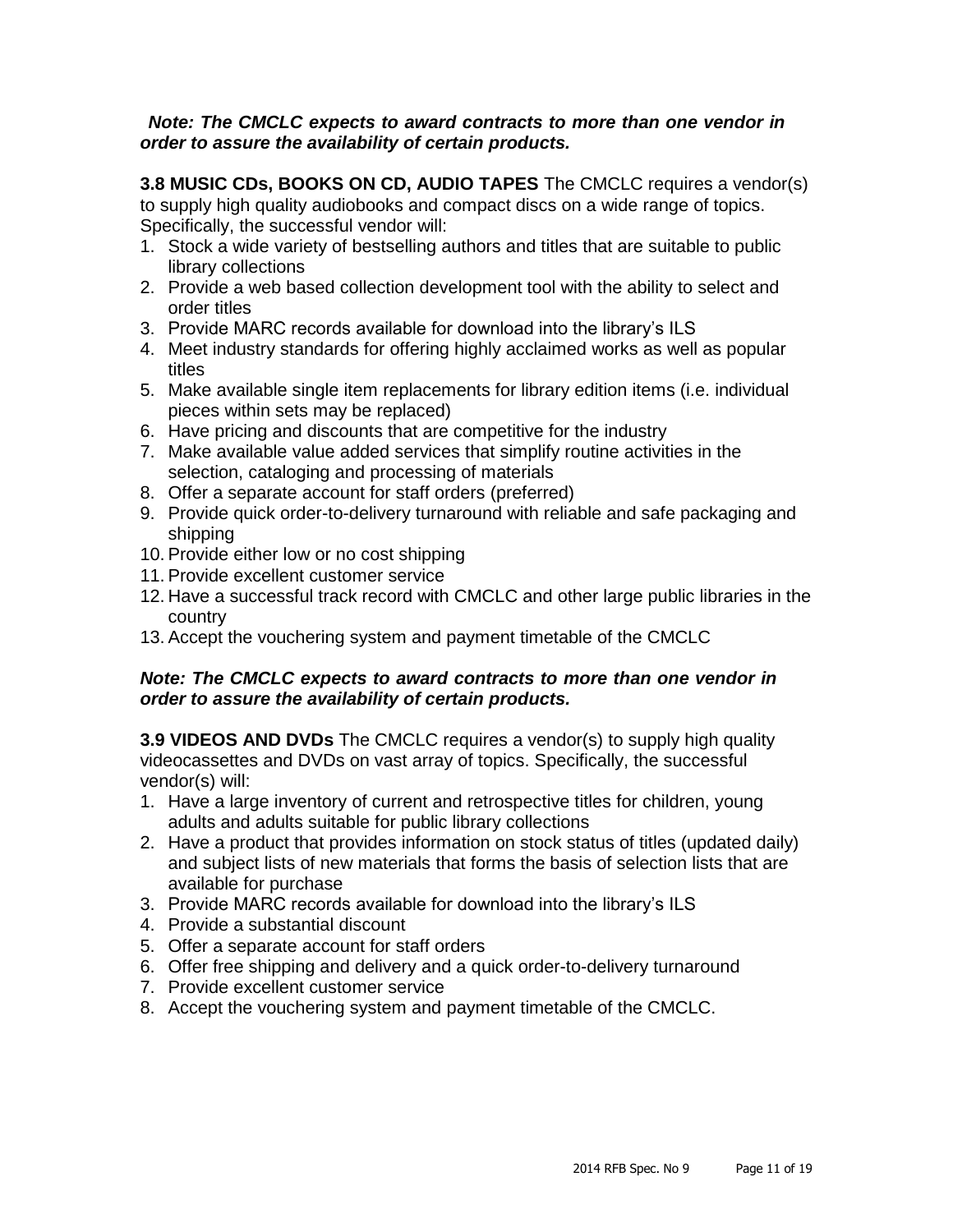#### *Note: The CMCLC expects to award contracts to more than one vendor in order to assure the availability of certain products.*

**3.10 BIBLIOGRAPHIC SERVICES, TRAINING AND SPECIALIZED TECHNICAL SERVICES AND PROCESSING MATERIALS** The CMCLC requires the services of

a multi-type network to provide the following services:

- 1. Broker the services of OCLC for cataloging and interlibrary loan services
- 2. Provide classroom and distance education in the field of library technology
- 3. Provide discounts on a variety of library supplies geared toward the technical processing of library materials
- 4. Provide excellent customer service
- 5. Have a successful track record with CMCLC and other large public libraries in the country
- 6. Accept the vouchering system of the CMCLC

**3.11 LIBRARY AND OFFICE SUPPLIES** The CMCLC requires the services of a vendor(s) to supply library and office supplies. The successful vendor(s) will:

- 1. Provide a large selection of merchandise
- 2. Offer a competitive discount
- 3. Provide safe and fast delivery
- 4. Provide excellent customer service
- 5. Have a successful track record with CMCLC and other large public libraries in the country
- 6. Accept the vouchering and payment timetable system of the CMCLC

### *Note: The CMCLC expects to award contracts to more than one vendor in order to assure the availability of certain products.*

## **3.12 ELECTRONIC BOOKS, ELECTRONIC AUDIO BOOKS, AND ELECTRONIC VIDEOS**

The CMCLC requires the services of a vendor to supply the library with electronic books and electronic audiobooks for adults, young adults and children. The successful vendor will:

- 1. Maintain the library's collection on the vendor's server
- 2. Provide the library with the ability to purchase multiple copies of the same title
- 3. Provide e-videos, e-books and e-audio books that are purchased, not leased or owned by a group of libraries
- 4. Make available a wide array of titles that are public library oriented
- 5. Provide the CMCLC with administrative rights (not administered by outside agent)
- 6. Provide OCLC MARC records for each title
- 7. Provide the library with the ability to display, download and/or checkout e-videos, e-books and e-audio books from both the Cape May County Library Homepage and the library's Polaris OPAC
- 8. Provide the library with easily available reports for circulation statistics, holds on titles and purchase history
- 9. Provide remote access and patron verification necessary for patrons to download materials from outside the library
- 10. Allow Self-checkout of items and automatic check-in of items
- 11. Perform all troubleshooting of problems
- 12. Provide competitive pricing for all titles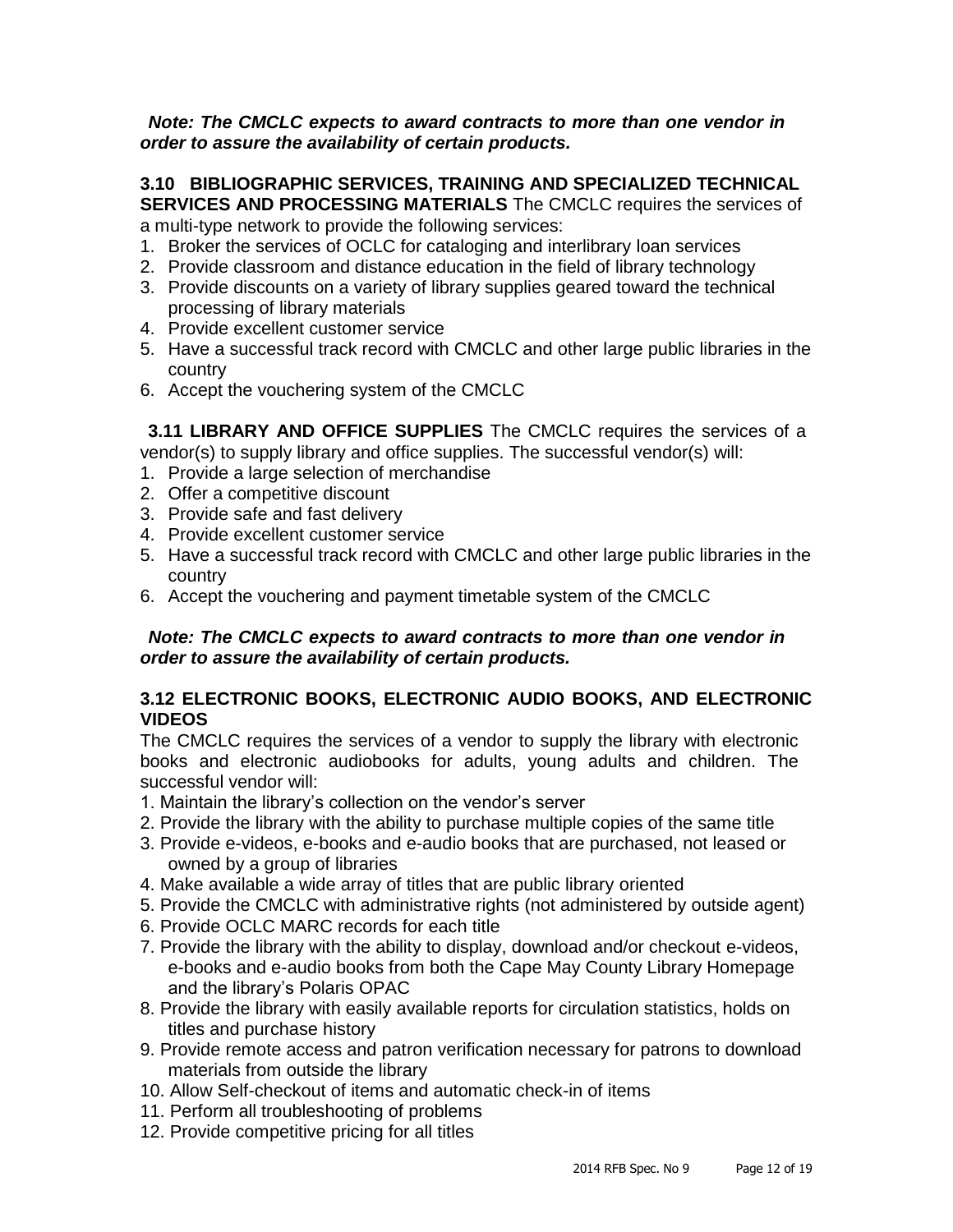- 13. Provide collection development assistance (e.g. provide multiple lists of suggested titles online)
- 14. Continuously add new titles and new publishers to the list of available titles
- 15. Provide easy to download free software that will allow viewing or listening to books on many different players
- 16. Provide the ability to download e-audio books in sections
- 17. Provide easy online ordering
- 18. Provide excellent customer service
- 19. Accept the vouchering system and payment timetable of the CMCLC

# **3.13 ELECTRONIC REFERENCE BOOKS**

The CMCLC requires the services of a vendor to supply the library with electronic reference books for adults, young adults and children. The successful vendor will:

- 1. Maintain the collection on vendor's server
- 2. Provide CMCLC with the exclusive right to select titles
- 3. Provide OCLC MARC records for each title that can be integrated into our Polaris OPAC
- 4. Provide remote access with unlimited users and patron verification
- 5. Provide discounts for titles the library owns in print format
- 6. Provide statistics for all titles
- 7. Provide titles with high quality content
- 8. Provide easy searching of topics and keywords within each e-reference book
- 9. Provide excellent customer service
- 10. Have a successful track record with CMCLC and other large public libraries in the country
- 11. Accept the vouchering system and payment timetable of the CMCLC

**3.14 SUBSCRIPTION ELECTRONIC DATABASES** The CMCLC requires the services of a vendor(s) to supply the library with various electronic subscription databases for adults, young adults and children. The successful vendor will:

- 1. Provide essential titles or information that are public library oriented
- 2. Provide the most current and accurate information
- 3. Provide high quality standards of technical support
- 4. Provide the CMCLC with administrative rights (not administered by an outside agent)
- 5. Perform all troubleshooting of problems
- 6. Provide the CMCLC with easily available usage reports
- 7. Provide patron authentication at the vendor's site in order to allow remote access to the database
- 8. Provide onsite training for library employees
- 9. Provide instructions, handouts, manuals and marketing materials that enable the library to promote the product
- 10. Provide OCLC MARC records when requested
- 11. Provide competitive pricing including discounts when multiple products are purchased
- 12. Provide flexible packages to meet the library's specific needs
- 13. Provide immediate updates when changes occur in the database's coverage, features or design
- 14. Provide excellent customer service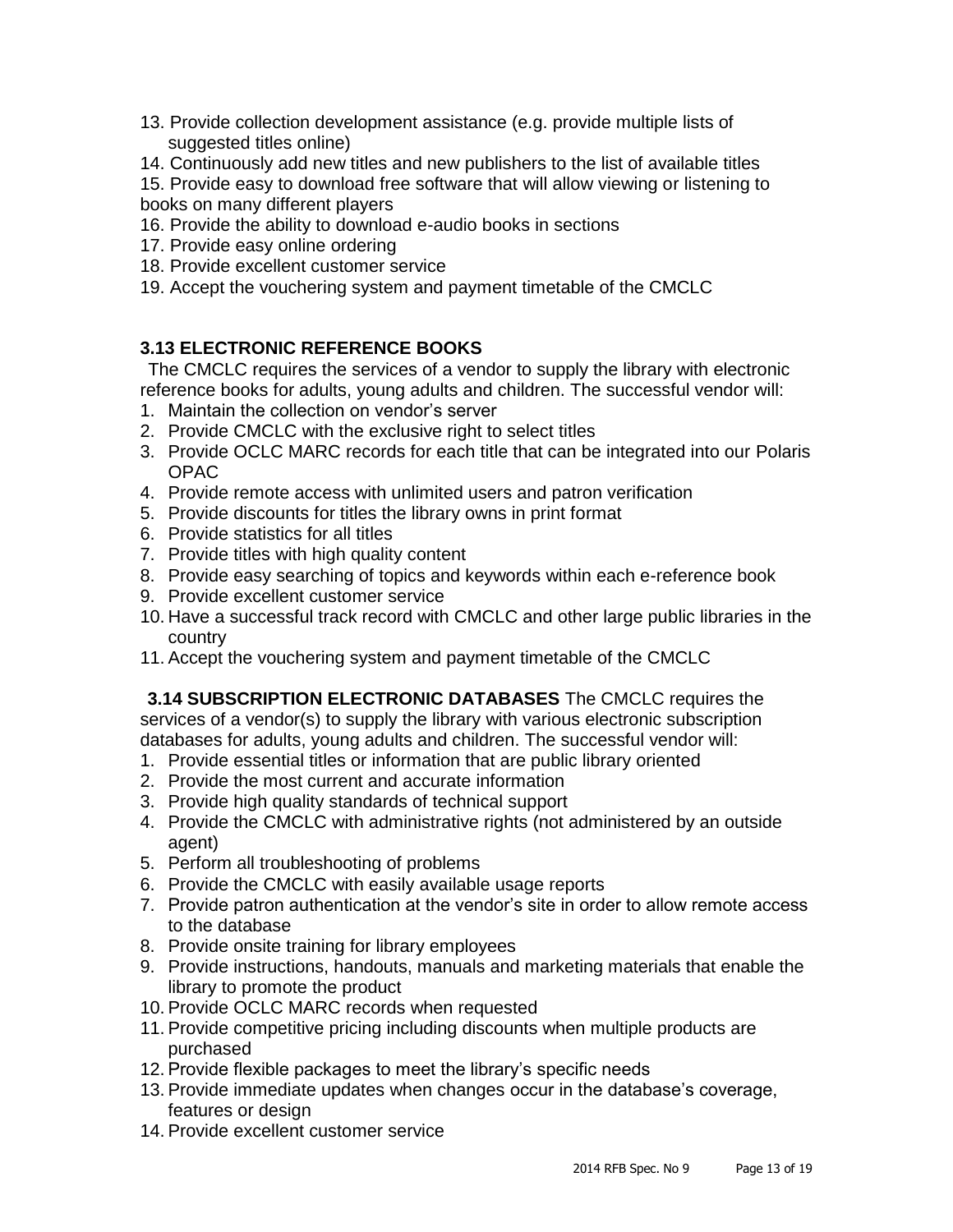- 15. Have a successful track record with CMCLC and other large public libraries in the country
- 16. Accept the vouchering system and payment timetable of the CMCLC.

## **3.15 PLAYAWAYS, LAUNCHPADS, AND WONDERBOOKS**

The CMCLC requires the services of a vendor(s) to supply the library with preloaded Playaway audiobook devices and Launchpad tablets for adults, young adults and children. The successful vendor will:

1. Provide a standing order plan

2. Provide competitive discounts, including items ordered through a standing order plan

3. Provide OCLC MARC bibliographic records

4. Provide excellent customer service

5. Have a successful track record with CMCLC and other large public libraries in the country

6..Accept the vouchering system and payment timetable of the CMCLC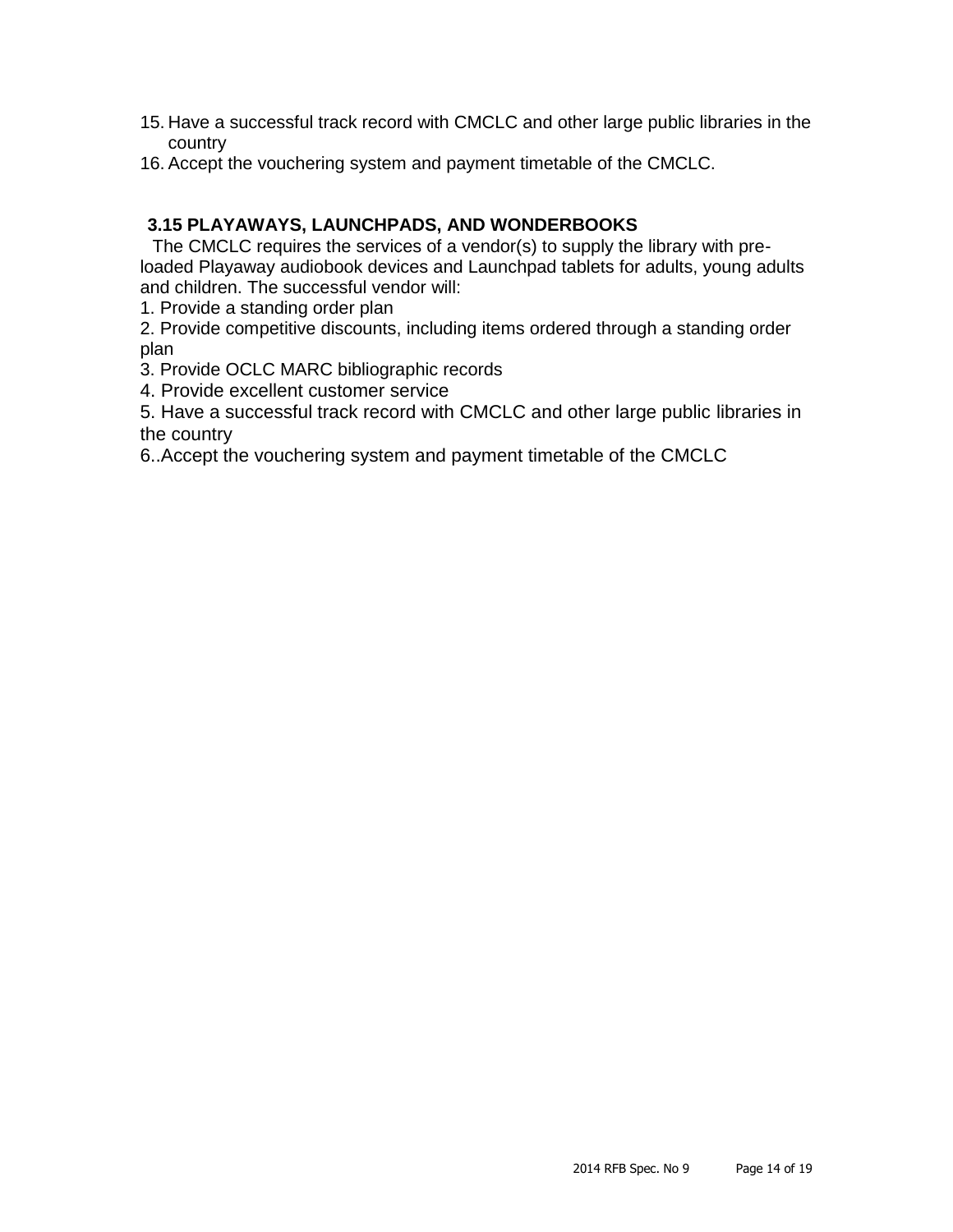# **PROPOSAL PAGES**

### TO THE CAPE MAY COUNTY LIBRARY COMMISSION:

The undersigned hereby declares that the documents attached have been carefully read and they fully understand the Instructions to Bidders and Technical Specifications and will comply with all terms and conditions of said documents if awarded a contract therefore.

| Signed                                                                             | <b>Printed Name</b> |  |  |
|------------------------------------------------------------------------------------|---------------------|--|--|
| <b>Title</b>                                                                       | Name of Firm        |  |  |
| Address                                                                            | Address             |  |  |
| Telephone                                                                          | Fax                 |  |  |
| <b>Contact Person</b>                                                              | E-mail              |  |  |
| Appointment of Process-Agent Service: Vendor<br>(insert name) irrevocably appoints |                     |  |  |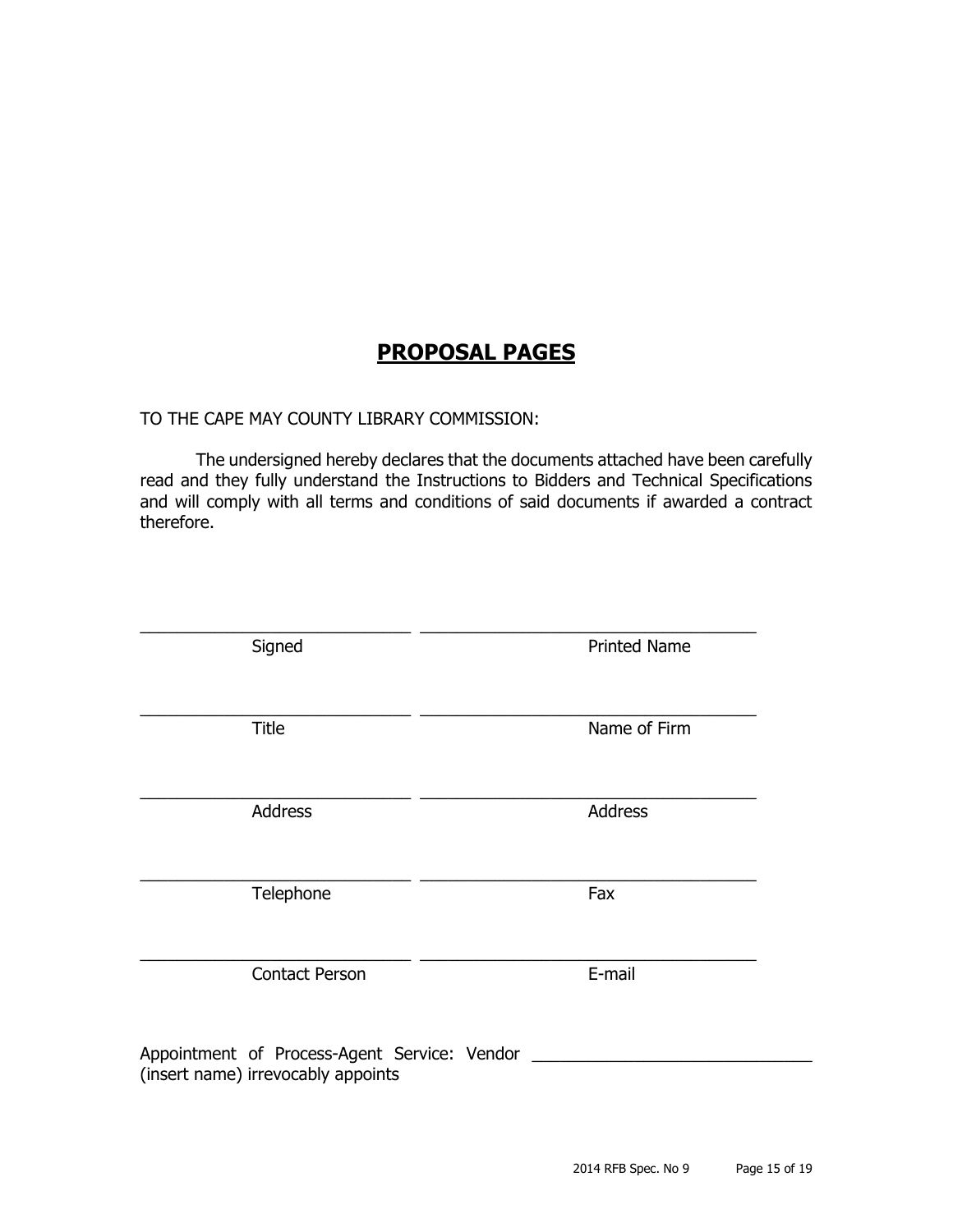\_\_\_\_\_\_\_\_\_\_\_\_\_\_\_\_\_\_\_\_\_\_\_\_\_\_\_\_\_\_\_\_\_ [insert name] (the "Process Agent") as its agent to receive service of process on behalf of vendor; vendor authorizes and directs the Process Agent to accept service on its behalf. If process is to be served pursuant to this provision, the County shall serve that process by certified mailing (return receipt requested) or hand-delivering a copy of the process in care of the Process Agent at

\_\_\_\_\_\_\_\_\_\_\_\_\_\_\_\_\_\_\_\_\_\_\_\_\_\_\_\_\_\_\_\_ (insert address of Process Agent) or any other address which the Process Agent has given notice to the County. (See pages 2-3, items #3, #4 & #5).

#### **EXHIBIT A MANDATORY EQUAL EMPLOYMENT OPPORTUNITY LANGUAGE N.J.S.A. 10:5-31 et seq. (P.L. 1975, C. 127) N.J.A.C. 17:27**

#### **GOODS, PROFESSIONAL SERVICE AND GENERAL SERVICE CONTRACTS**

During the performance of this contract, the contractor agrees as follows:

The contractor or subcontractor, where applicable, will not discriminate against any employee or applicant for employment because of age, race, creed, color, national origin, ancestry, marital status, affectional or sexual orientation, gender identity or expression, disability, nationality or sex. Except with respect to affectional or sexual orientation and gender identity or expression, the contractor will take affirmative action to ensure that such applicants are recruited and employed, and that employees are treated during employment, without regard to their age, race, creed, color, national origin, ancestry, marital status, affectional or sexual orientation, gender identity or expression, disability, nationality or sex. Such action shall include, but not be limited to the following: employment, upgrading, demotion, or transfer; recruitment or recruitment advertising; layoff or termination; rates of pay or other forms of compensation; and selection for training, including apprenticeship. The contractor agrees to post in conspicuous places, available to employees and applicants for employment, notices to be provided by the Public Agency Compliance Officer setting forth provisions of this nondiscrimination clause.

The contractor or subcontractor, where applicable will, in all solicitations or advertisements for employees placed by or on behalf of the contractor, state that all qualified applicants will receive consideration for employment without regard to age, race, creed, color, national origin, ancestry, marital status, affectional or sexual orientation, gender identity or expression, disability, nationality or sex.

The contractor or subcontractor, where applicable, will send to each labor union or representative or workers with which it has a collective bargaining agreement or other contract or understanding, a notice, to be provided by the agency contracting officer advising the labor union or workers' representative of the contractor's commitments under this act and shall post copies of the notice in conspicuous places available to employees and applicants for employment.

The contractor or subcontractor, where applicable, agrees to comply with any regulations promulgated by the Treasurer pursuant to N.J.S.A. 10:5-31 et seq., as amended and supplemented from time to time and the Americans with Disabilities Act.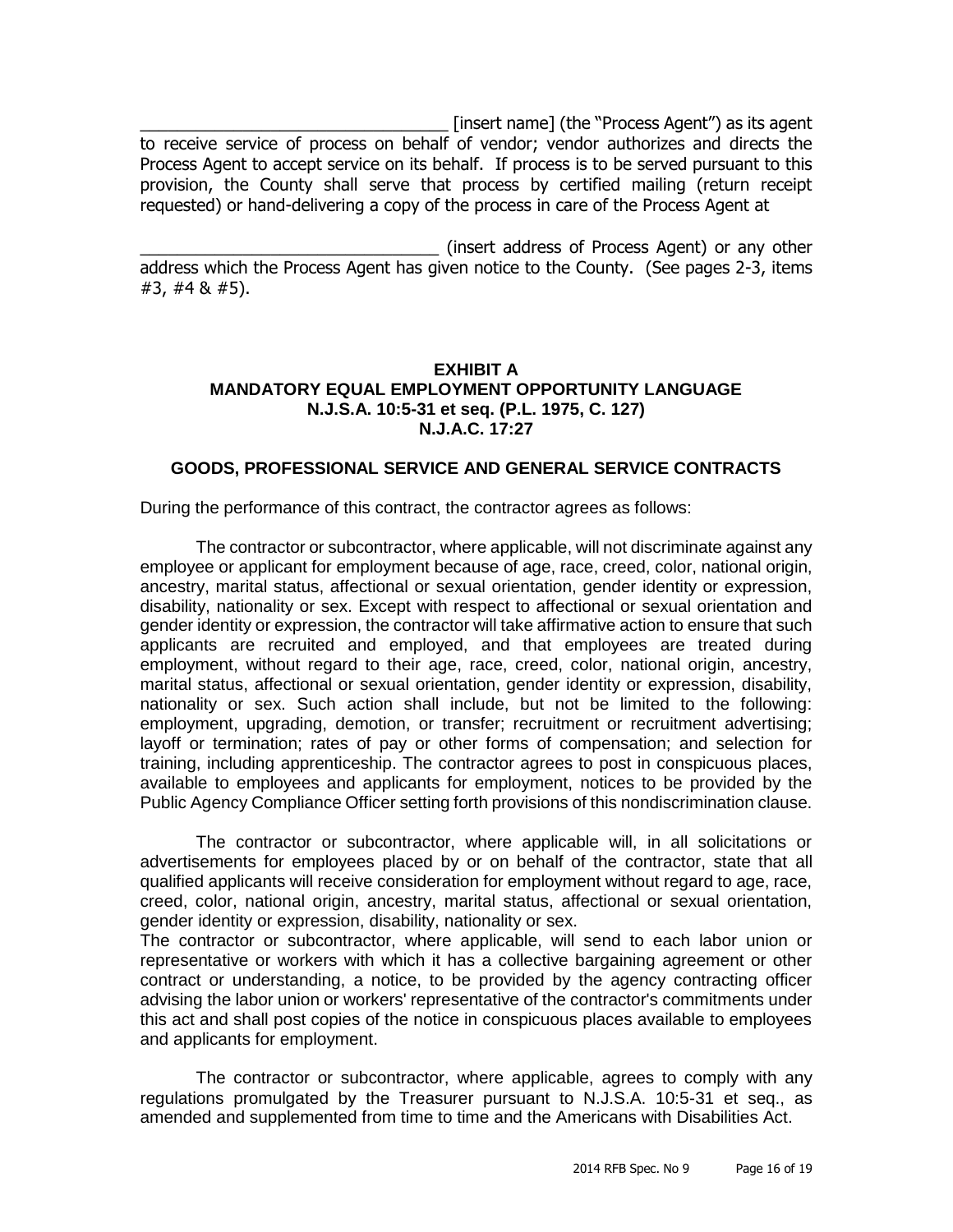The contractor or subcontractor agrees to make good faith efforts to employ minority and women workers consistent with the applicable county employment goals established in accordance with N.J.A.C. l7:27-5.2, or a binding determination of the applicable county employment goals determined by the Division, pursuant to N.J.A.C. 17:27-5.2.

The contractor or subcontractor agrees to inform in writing its appropriate recruitment agencies including, but not limited to, employment agencies, placement bureaus, colleges, universities, labor unions, that it does not discriminate on the basis of age, creed, color, national origin, ancestry, marital status, affectional or sexual orientation, gender identity or expression, disability, nationality or sex, and that it will discontinue the use of any recruitment agency which engages in direct or indirect discriminatory practices. The contractor or subcontractor agrees to revise any of its testing procedures, if necessary, to assure that all personnel testing conforms with the principles of job-related testing, as established by the statutes and court decisions of the State of New Jersey and as established by applicable Federal law and applicable Federal court decisions.

In conforming with the applicable employment goals, the contractor or subcontractor agrees to review all procedures relating to transfer, upgrading, downgrading and layoff to ensure that all such actions are taken without regard to age, creed, color, national origin, ancestry, marital status, affectional or sexual orientation, gender identity or expression, disability, nationality or sex, consistent with the statutes and court decisions of the State of New Jersey, and applicable Federal law and applicable Federal court decisions.

The contractor shall submit to the public agency, after notification of award but prior to execution of a goods and services contract, one of the following three documents:

Letter of Federal Affirmative Action Plan Approval Certificate of Employee Information Report Employee Information Report Form AA302

The contractor and its subcontractors shall furnish such reports or other documents to the Div. of Contract Compliance & EEO as may be requested by the office from time to time in order to carry out the purposes of these regulations, and public agencies shall furnish such information as may be requested by the Div. of Contract Compliance & EEO for conducting a compliance investigation pursuant to **Subchapter 10 of the Administrative Code at N.J.A.C. 17:27**.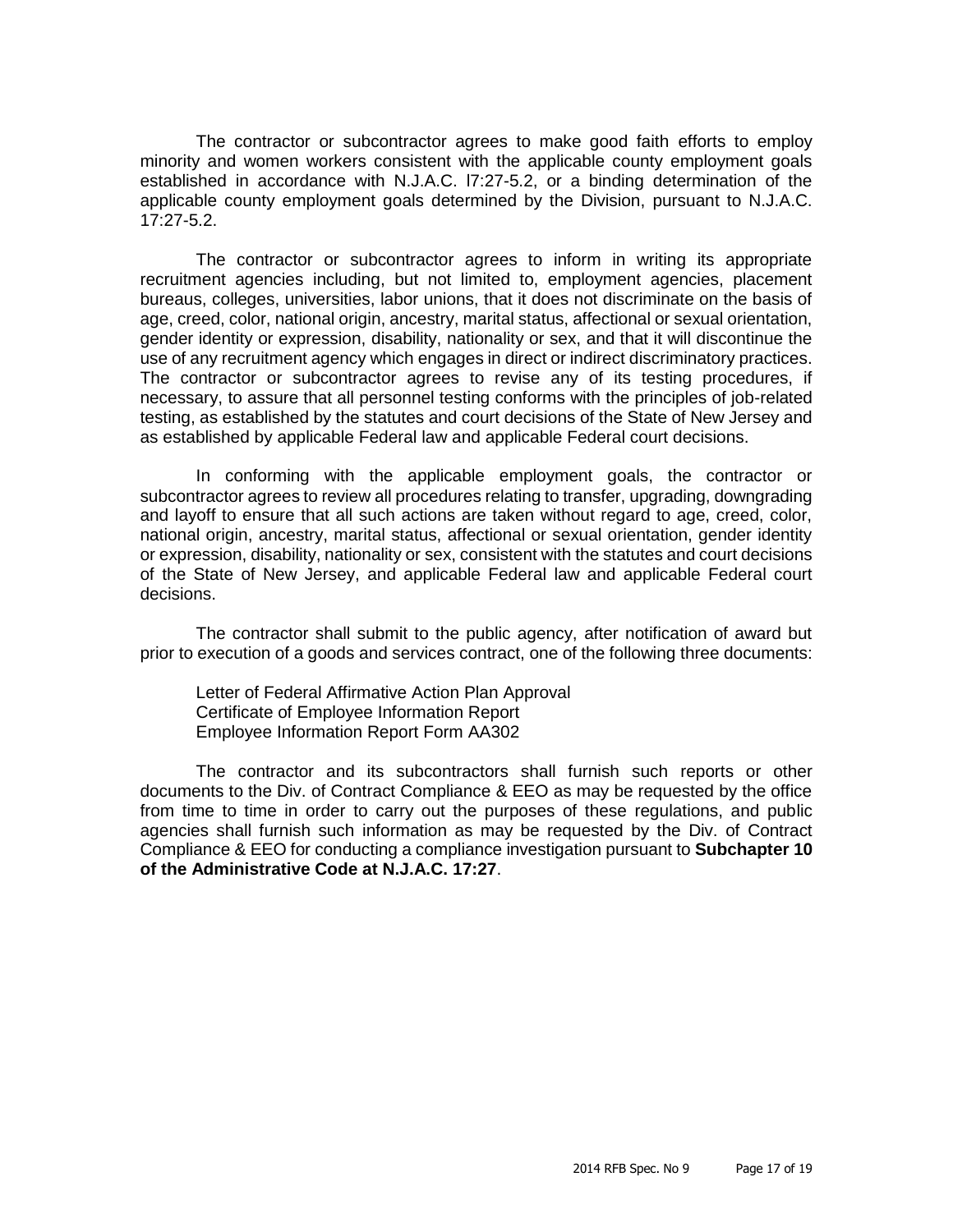#### AMERICANS WITH DISABILITIES ACT OF 1990

#### Equal Opportunity for Individuals with Disability

The Contractor and the County of Cape May, (hereafter "Owner") do hereby agree that the provisions of Title II of the Americans With Disabilities Act of 1990 (the "Act") (42 *U.S.C. S121* 01 et seq.), which prohibits discrimination on the basis of disability by public entities in all services, programs, and activities provided or made available by public entities, and the rules and regulations promulgated pursuant there unto, are made a part of this contract. In providing any aid, benefit, or service on behalf of the Owner pursuant to this contract, the Contractor agrees that the performance shall be in strict compliance with the Act. In the event that the Contractor, its agents, servants, employees, or sub-Contractors violate or are alleged to have violated the Act during the performance of this contract, the Contractor shall defend the Owner in any action or administrative proceeding commenced pursuant to this Act. The Contractor shall indemnify, protect, and save harmless the Owner, its agents, servants, and employees from and against any and all suits, claims, losses, demands, or damages, of whatever kind or nature arising out of or claimed to arise out of the alleged violation. The Contractor shall, at its own expense, appear, defend, and pay any and all charges for legal services and any and all costs and other expenses arising from such action or administrative proceeding or incurred in connection therewith. In any and all complaints brought pursuant to the Owner's grievance procedure, the Contractor agrees to abide by any decision of the Owner which is rendered pursuant to said grievance procedure. If any action or administrative proceeding results in an award of damages against the Owner, or if the Owner incurs any expense to cure a violation of the ADA which has been brought pursuant to its grievance procedure, the Contractor shall satisfy and discharge the same at its own expense.

The Owner shall, as soon as practicable after a claim has been made against it, give written notice thereof to the Contractor along with full and complete particulars of the claim, If any action or administrative proceeding is brought against the Owner or any of its agents, servants, and employees, the Owner shall expeditiously forward or have forwarded to the Contractor every demand, complaint, notice, summons, pleading, or other process received by the Owner or its representatives.

It is expressly agreed and understood that any approval by the Owner of the services provided by the Contractor pursuant to this contract will not relieve the Contractor o{ the obligation to comply with the Act and to defend, indemnify, protect, and save harmless the Owner pursuant to this paragraph.

It is further agreed and understood that the Owner assumes no obligation to indemnify or save harmless the Contractor, its agents, servants, employees and subcontractors for any claim which may arise out of their performance of this Agreement. Further more, the Contractor expressly understands and agrees that the provisions of this indemnification clause shall in no way limit the Contractor's obligations assumed in this Agreement, nor shall they be construed to relieve the Contractor from any liability, nor preclude the Owner from taking any other actions available to it under any other provisions of the Agreement or otherwise at law.

*Pur. 1/08*